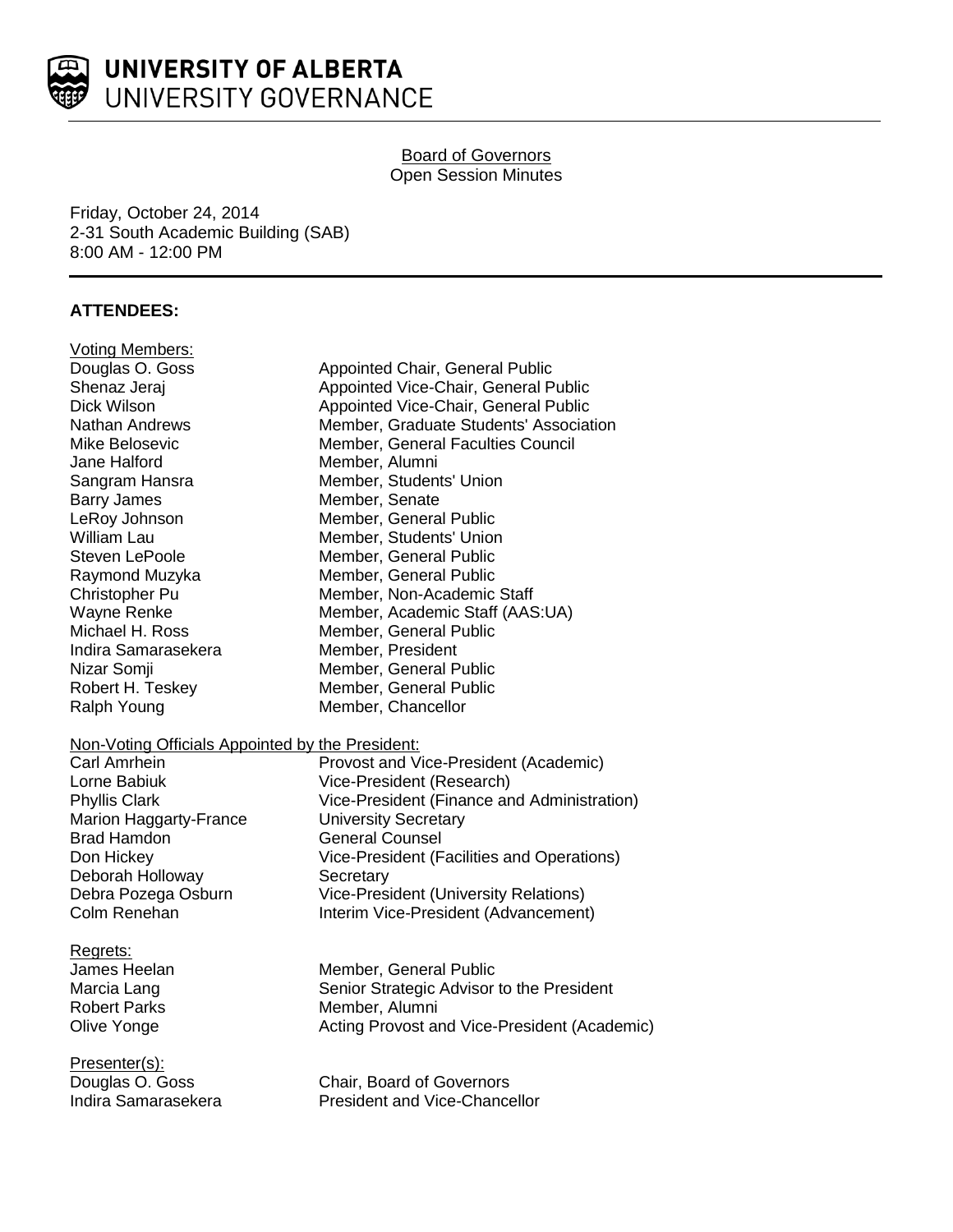Don Matthew Member, Board of Governors

Dick Wilson Member, Board of Governors Phyllis Clark Vice-President (Finance and Administration) Don Hickey Vice-President (Facilities and Operations) Robert H. Teskey Member, Board of Governors David Lawson **Member**, Board of Governors Shenaz Jeraj **Member**, Board of Governors Carl Amrhein Provost and Vice-President (Academic) Marion Haggarty-France University Secretary, University Governance Steven LePoole Member, Board of Governors

Staff:

Deborah Holloway, Board Secretary and Manager of Board Services Juli Zinken, Assistant Board Secretary

## **OPENING SESSION**

1. *Chair's Session*

*Presenter(s)*: Douglas O. Goss

## 1a. Call to Order and Confirmation of Quorum

*Presenter(s)*: Douglas O. Goss

The Board Secretary confirmed that the attendance constituted quorum. The Chair called the meeting to order at 8:00 a.m.

1b. Approval of Open Session Agenda

Materials before members are contained in the official meeting file.

*Presenter(s)*: Douglas O. Goss

The motion was moved and seconded.

THAT the Board of Governors approve the Open Session agenda as presented.

**Carried**

## 1c. Conflict of Interest - Opportunity for Declaration

## *Presenter(s)*: Douglas O. Goss

The Chair made note of the following:

- The University of Alberta has policy and procedure in place for Conflict of Interest and Conflict of Commitment, and Board members make annual disclosures.
- In addition, Board members must declare any conflict related to the Board Agenda of each meeting and, in the event of such conflict, absent themselves from the discussion and voting on the item.
- The Post-Secondary Learning Act, Section 16(5) states that: The members of the board must act in the best interests of the university.

The Chair invited members to declare conflicts of interest related to the Open Session Agenda of the meeting. Mr Teskey and Mr Ross reported connections with the law the firm that generated some of the documents related to the items regarding the Land Trust.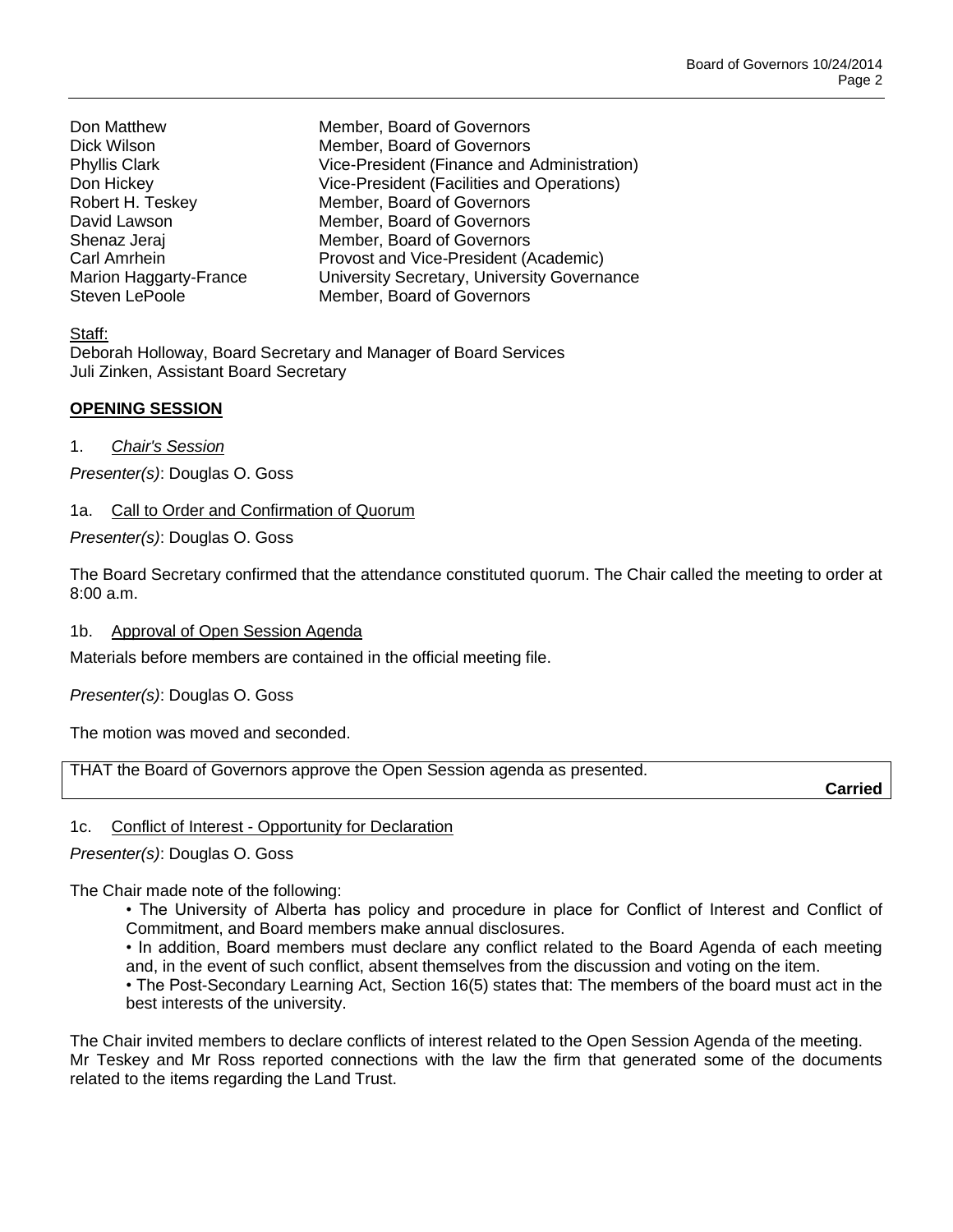### 1d. Chair's Remarks

### *Presenter(s)*: Douglas O. Goss

The Chair welcomed guests and members of the media who joined the meetings as observers for the Open Session of this meeting.

He reminded members that the President is the spokesperson for the University and he is the Board of Governors spokesperson.

The Chair noted that Mr Don Matthew was attending the meeting as his guest. Although Mr Matthew's second term as a Member of the Board of Governors expired October 21, he had agreed to attend in his capacity of outgoing Chair of the Audit Committee. The Chair asked that members join him in recognizing Mr Matthew's outstanding contributions to the Board and thanking him for his dedication to and advocacy on behalf of the University.

The Chair noted that this was the first meeting for Barry James and LeRoy Johnson.

He provided a brief updated regarding the status of the Presidential search.

### 2. *Report of the President*

Materials before members are contained in the official meeting file.

## *Presenter(s)*: Indira Samarasekera

#### *Discussion*:

In additional to her written report, the President provided verbal points of interest to the Board on:

- The Alberta Lieutenant Governor's Award for Leadership and Commitment to Public Service, where Carl Amrhein, Provost and Vice-President (Academic) was named this year's recipient of the Alberta Lieutenant Governor's Award for Excellence in Public Administration from the Institute for Public Administration of Canada in recognition of his career achievements in public service and his global and dedicated approach to public administration and leadership.
- The recent Canada Research Chairs announcement where eleven University of Alberta researchers were named as Canada Research Chairs: Andre Grace, in Sexual and Gender Minority Studies; Sandra Davidge, in Maternal and Perinatal Cardiovascular Health; Aksel Hallin, in Astroparticle Physics; Lori West, in Cardiac Transplantations; Ingo Brigandt, in Philosophy of Biology; Dean Eurich, in Chronic Disease Prevention and Management; David Favero, in Derived Categories; Aloke Kumar, in Microfluidics for Biological Systems, Lindsay Leblanc, in Ultracold Gases for Quantum Simulation, and Joseph Maciejko, in Condensed Matter Theory.
- This year's 139 University of Alberta CIS Academic All-Canadians, including Jordan Baker of the Golden Bears basketball team, who was also named to the Top 8 Academic All-Canadians. The University of Alberta's now holds a Canadian record total of 2,333 CIS Academic All-Canadian student athletes.
- The University's receipt of a Gold Standard for Sustainability in STARS (Sustainability Tracking, Assessment and Rating System). This is an improvement from its Silver rating in 2012 and places second among 24 Canadian institutions.

#### 2a. Progress on the Change Agenda

The President updated members on the Change Agenda, including the University endowment fund reaching \$1 billion and recent trips to Berlin and London to discuss international research partnerships (the Helmholtz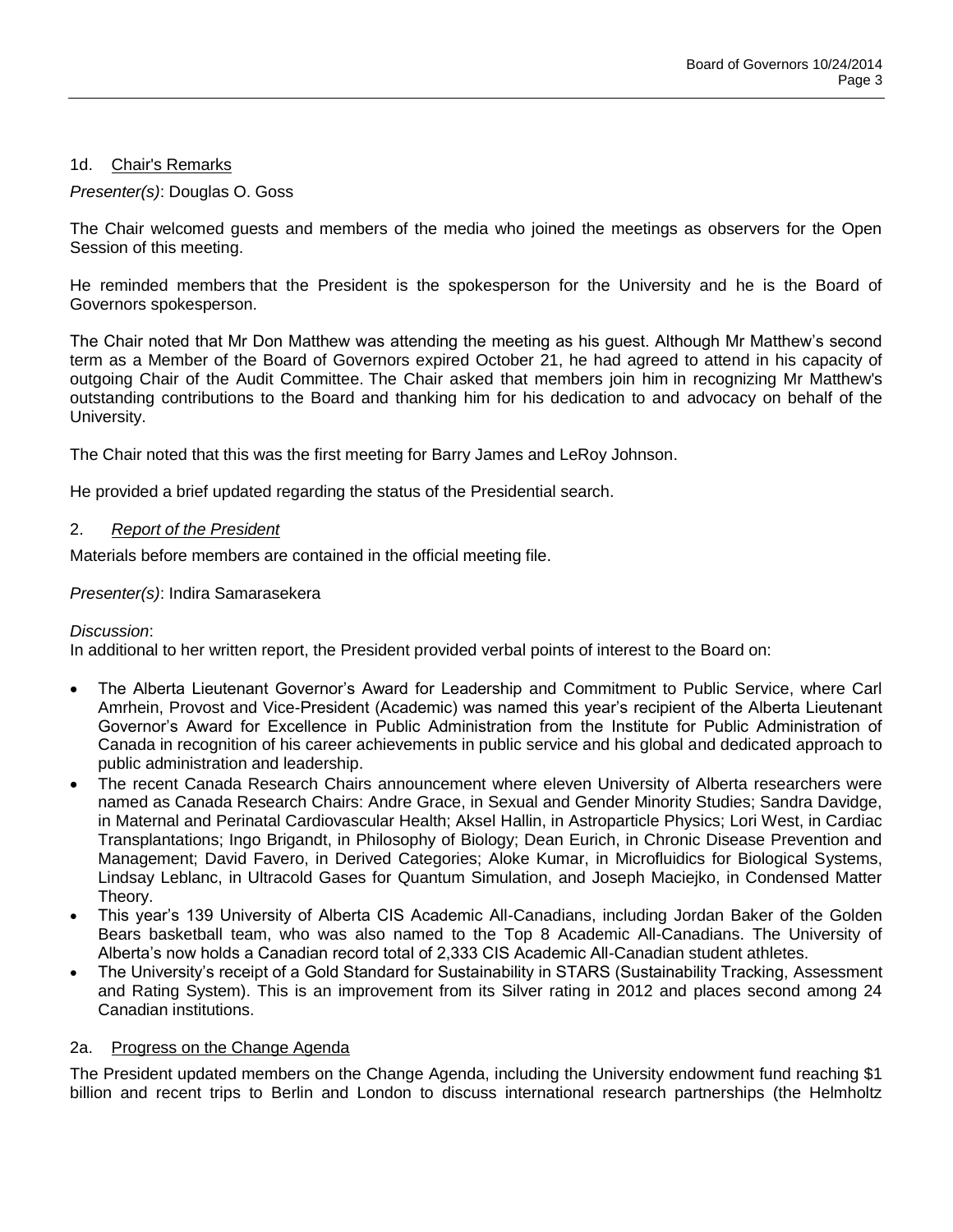Alberta Initiative was renewed for another five years, and the President participated in a summit in London between the vice-chancellors from the Russell Group of Universities and the U15 Group of Universities' presidents and principals) and to meet with alumni.

## 2b. Dare to Discover Report Card

*Discussion*:

For the benefit of new members, the President briefly described how the Report Card is compiled:

- The report details annual progress towards reaching the strategic goals of Dare to Discover and covers last fiscal year.
- The examples highlighted are largely drawn from annual reports submitted to the Provost's Office by Deans, Vice-Presidents, and Vice-Provosts.
- The report summarizes highlights the breadth of initiatives and work being done across all campuses and all faculties, schools, and units.
- The measures show how the U of A performs against peer public institutions in North America of similar size and mandate—and in some cases, against Canada's U15.

The President noted that several items within the report had been highlighted at past Board meetings when reporting on the achievements of administration portfolios and on the Change Agenda. She went on to highlight the following areas where the University is enriching the student experience:

- Expansion of new programs to meet both student and society demands. Emphasis on graduate programs.
- Significant advancement made in digital learning—with both blended courses and the development of 2 MOOCs—Dino 101 and Understanding Video Games.
- Continued growth in undergraduate research—whether as part of capstone research experiences developed within faculties (such as in engineering) or as part of the Undergraduate Research Initiative.
- Continued growth of community service-learning.
- This year, Aboriginal Teacher Education Program—an example of collaboration with provincial PSE institutions—celebrated its 10th anniversary.
- Addition/growth of embedded certificates which acknowledge the learning that students do in co-curricular and extra-curricular experiences.
- Growth in the opportunities for international study or internships—can involve a term abroad or summer courses.
- A continuing remarkable record of winning 3M National Teaching Fellowships for Excellence in Undergraduate Teaching. U of A has more than any other in Canada with a total of 41.
- Improvements in student services with the introduction of Student Connect.
- Graduate student review and implementation of plan.

On September 15th, 2014—outside the scope of the report card but in part of result of the progress reported within it—QS rankings were released and the University of Alberta placed:

- 31st in North America (up from 33)
- 14th among public research universities on this continent.
- Worldwide, the U of A sits at 84th (up from 96 last year).
- $\bullet$  In 2005, we were ranked 166th.
- The marked rise in global rankings is due to our growing academic and employer reputation, increases in citations, and percentage of international students.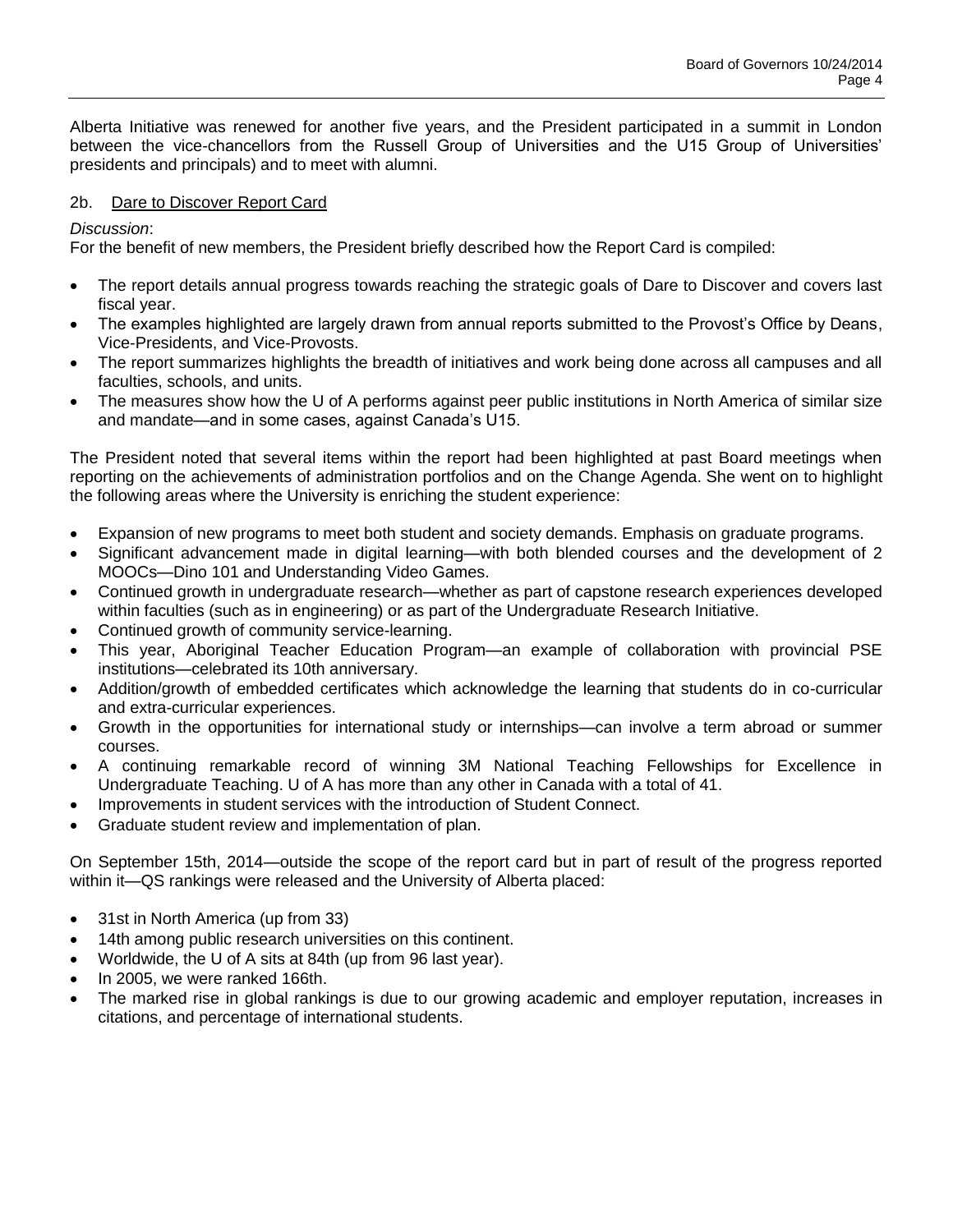## 3. Safety Moment

*Presenter(s)*: Philip Stack; Steven LePoole

At the request of the Board Chair and the Chair of the Board Safety, Health and Environment Committee, Mr Steven LePoole, Mr Philip Stack, Associate Vice-President (Risk Management Services), provided the Board with its first biannual "Safety Moment" presentation on the importance of safety culture, the current state of the University of Alberta's safety culture and how to improve it.

## 4. *Approval of the Consent Agenda*

Materials before members are contained in the official meeting file.

*Presenter(s)*: Douglas O. Goss

*Discussion*: Items 4c and 4r were removed from the Consent Agenda

The motion was moved and seconded as amended.

THAT the Board of Governors approve the Open Session Consent Agenda as amended.

**Carried**

- 4a. Approval of the Open Session Minutes of June 20, 2014
- 4b. Approval of the Open Session Minutes of June 25, 2014

## *Information Reports*

- 4c. Report of the Audit Committee removed
- 4d. Report of the Finance and Property Committee
- 4e. Report of the Human Resources and Compensation Committee
- 4f. Report of the Investment Committee
- 4g. Report of the Learning and Discovery Committee
- 4h. Report of the Board Safety, Health and Environment Committee
- 4i. Report of the University Relations Committee

*Regular Reports*

- 4j. Chancellor's Report
- 4k. Alumni Association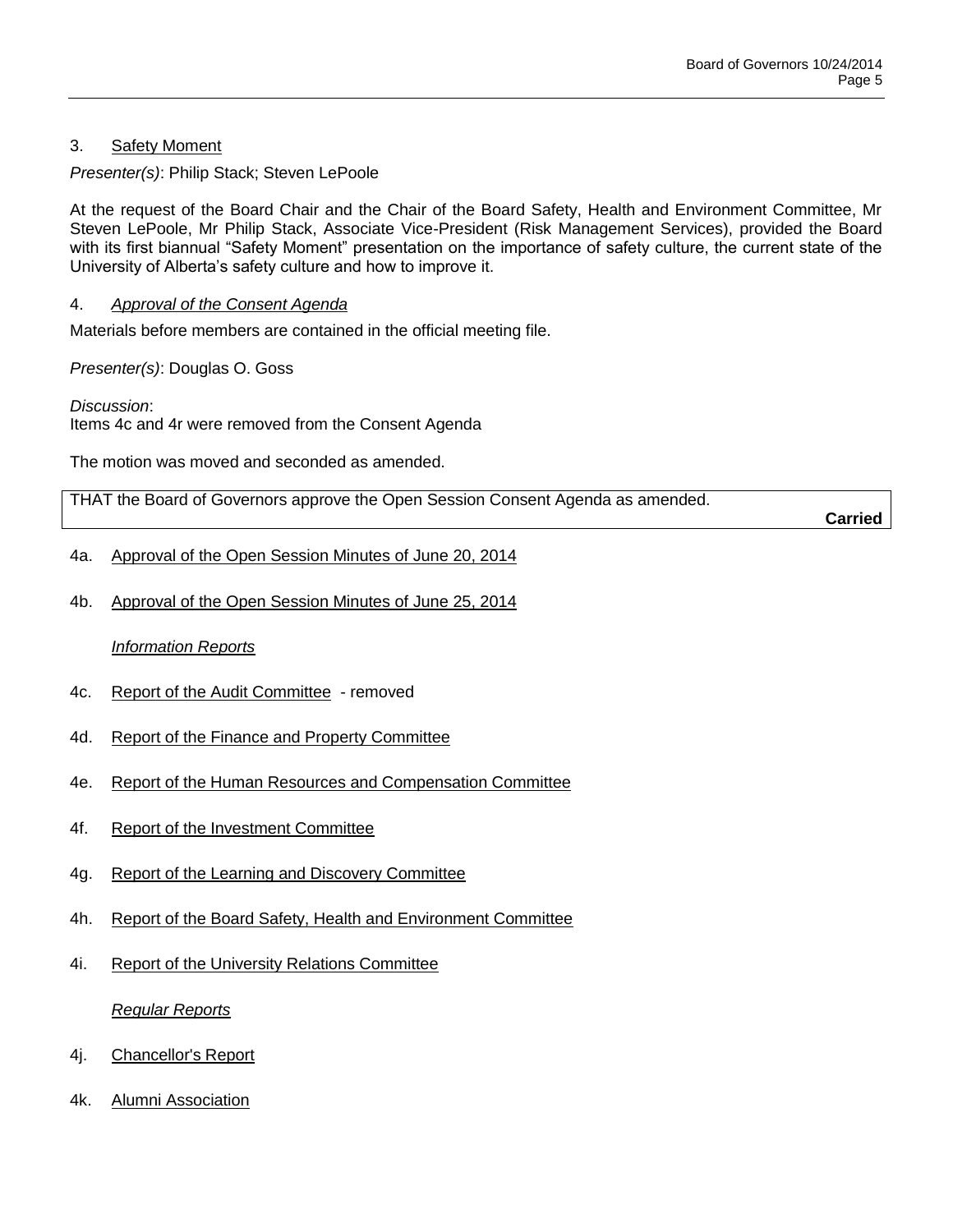- 4l. Students' Union
- 4m. Graduate Students' Association (including 2013-14 Financial Statements)
- 4n. Association of Academic Staff
- 4o. Non-Academic Staff Association
- 4p. General Faculties Council
- 4q. Undergraduate Student Representative
- 4r. Board Chair and Board Members Activity Report removed

Regarding Item 4c, Report of the Audit Committee, Mr Matthew reported that, following a review process, the Office of the Auditor General had appointed a new agent, PwC, effective this year.

Regarding Item 4r, Board Chair and Board Members Activity Report, the President and Provost responded to a question from a member regarding Administration's response to the letter from Professor Kent.

## **ACTION ITEMS**

5. *Report of the Board Finance and Property Committee*

*Presenter(s)*: Dick Wilson

5a Board Finance and Property Committee Terms of Reference

Materials before members are contained in the official meeting file.

*Presenter(s)*: Dick Wilson

*Purpose of the Proposal*: To review the Committee Terms of Reference and approve proposed changes.

## *Discussion*:

Mr Wilson noted that the revised Terms of Reference reflect the elimination of the position "Associate Vice-President (Facilities and Operations)" and addition of new Associate Vice-President positions in the Facilities and Operations portfolio.

The motion was moved and seconded.

THAT the Board of Governors, on the recommendation of the Board Finance and Property Committee, approve the proposed changes to the Committee's Terms of Reference, as set forth in Attachment 1.

**Carried**

5b. Capitalization of Unrestricted Funds to Permanent Restricted Endowments Net Assets

Materials before members are contained in the official meeting file.

*Presenter(s)*: Phyllis Clark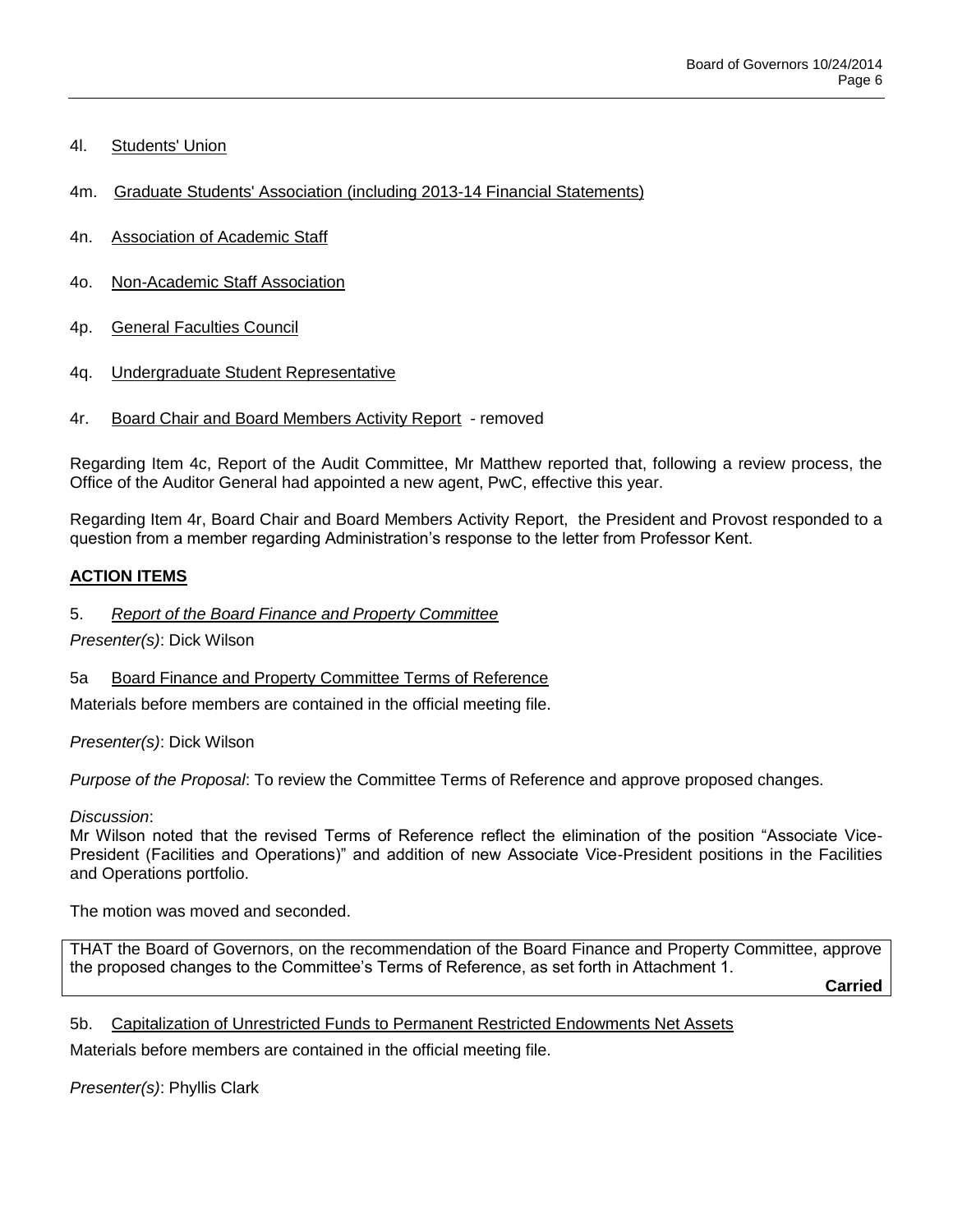*Purpose of the Proposal*: The following faculties have requested capitalization:

- Agricultural, Life and Environmental Sciences \$1,000,000.00 Source of funds: Mattheis Ranch revenue from oil & gas and utility right-of-way payments. Purpose: To match a portion of the Conservation Easement grant, and increase the funding available to support rangeland research, education and extension activity.
- Medicine and Dentistry \$52,657.00 Source of funds: Alberta Health Services research and education fund (\$30,000.00); Department of Pharmacology one-time funding (\$22,657.00). Purpose: To increase the number of students registered in Pharmacology MSc and PhD programs.
- Science \$345,000.00 Source of funds: Undesignated donations Purpose: To increase the principal of the SCI fund to provide an ongoing source of funding that will enable the faculty to focus financial resources on critical priorities.
- Vice-President (Finance and Administration) \$1,103,034.39 Source of funds: WCB Special Dividends Purpose: To increase the principal of the WCB fund to provide an ongoing source of funding that will enable the university to fund various health and safety initiatives.

### *Discussion*:

The Board Chair noted that the motion contained in materials before members was incorrect and would need to be amended to read as follows:

THAT the Board of Governors, on the recommendation of the Board Finance and Property Committee, approve the transfer of \$2,500,691.39 of unrestricted net assets to permanent restricted endowment net assets.

Ms Clark reported that the funds requested are acceptable to Financial Services and can be supported.

The motion was moved and seconded as amended.

THAT the Board of Governors, on the recommendation of the Board Finance and Property Committee, approve the transfer of \$2,500,691.39 of unrestricted net assets to permanent restricted endowment net assets.

**Carried**

#### 5c. Land Asset Strategy: Trust Deed

Materials before members are contained in the official meeting file.

## *Presenter(s)*: Don Hickey

*Purpose of the Proposal*: Administration seeks Board of Governors approval of the governance model proposed for the University subsidiary in connection with it serving as corporate Trustee of the intended Land Trust. Subject to Board of Governors' approval, the Order in Council approving the University's incorporation of the subsidiary will be submitted to Innovation and Advanced Education (IA&E).

*Discussion*: Mr Hickey presented the item, noting that at the June 2014 meeting of the Board of Governors there was unanimous support to authorize and approve the incorporation of a subsidiary corporation, University of Alberta Properties Trust Inc. He reported that the Board Finance and Property Committee recommends the proposed governance structure and outlined next steps. Mr Hickey responded to a question from a member regarding the auditing process that would be employed for the new entity.

The motion was moved and seconded.

THAT the Board of Governors, on the recommendation of the Board Finance and Property Committee, approve the governance model for the University of Alberta Properties Trust Inc. as set forth in attachment 1 (Articles of Incorporation) and attachment 2 (By-law no. 1).

**Carried**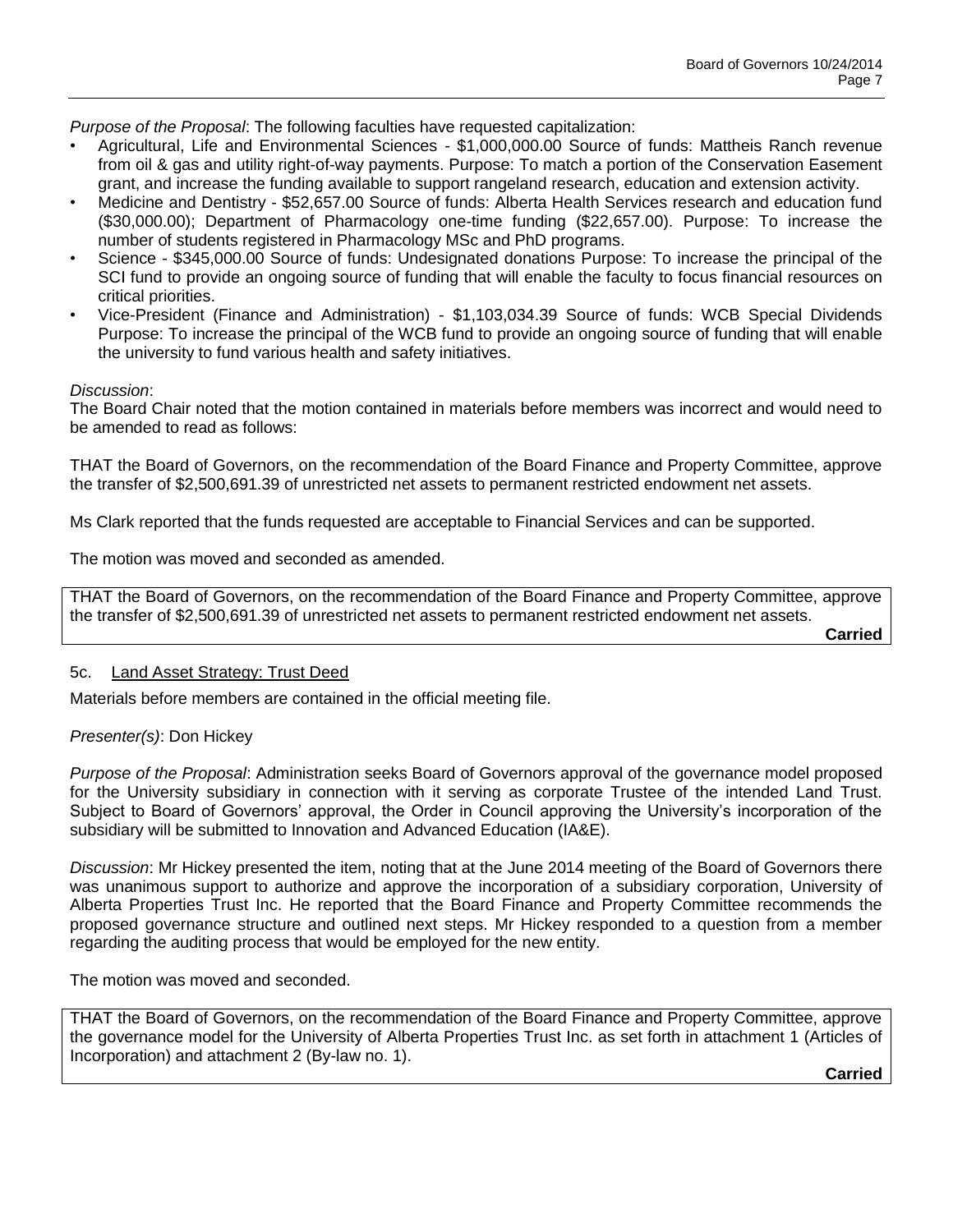## 5d. Land Asset Strategy: Signature Authorization

Materials before members are contained in the official meeting file.

## *Presenter(s)*: Don Hickey

*Purpose of the Proposal*: Approval of two signing authorities to act on behalf of the Board as sole shareholder of the University of Alberta Properties Trust Inc. to execute all documents necessary to give effect to the resolutions of the Board of Governors of the University of Alberta pertaining to the establishment of University of Alberta Properties Trust and the University of Alberta Properties Trust Inc. Subject to Board of Governors' approval, Mr Doug Goss, as Chair of the Board of Governors, and Mr Dick Wilson, as Chair of the Board Finance and Property Committee, will be authorized to act on behalf the Board as sole shareholder of University of Alberta Properties Trust Inc., to execute all documents necessary to give effect to the resolutions of the Board of Governors of the University of Alberta pertaining to the establishment of University of Alberta Properties Trust and the University of Alberta Properties Trust Inc.

### *Discussion*:

The Board Chair introduced the item and responded to a question from a member regarding whether the authorization applied to the position titles or those currently holding those titles.

The motion was moved and seconded.

THAT the Board of Governors authorize the Chair of the Board of Governors or the Chair of the Board Finance and Property Committee, on behalf of the Board as sole shareholder of University of Alberta Properties Trust Inc., to execute all documents necessary to give effect to the resolutions of the Board of Governors of the University of Alberta pertaining to the establishment of University of Alberta Properties Trust and the University of Alberta Properties Trust Inc.

**Carried**

6. *Report of the Board Human Resources and Compensation Committee*

*Presenter(s)*: Robert H. Teskey

6a. Board Human Resources and Compensation Committee Terms of Reference

Materials before members are contained in the official meeting file.

*Presenter(s)*: Robert H. Teskey

*Purpose of the Proposal*: To review the proposed changes to the Committee Terms of Reference.

#### *Discussion*:

Mr Teskey introduced the item noting that this proposal increases the potential number of voting members on the Committee and adds the Associate Vice-President (Human Resources) as a member. It also changes the individuals whose performance and compensation will be reviewed by the Committee, adding the Deputy Provost and the University Librarian, and removing Associate Vice-Presidents (Academic and Research).

The motion was moved and seconded.

THAT the Board of Governors, on the recommendation of the Board Human Resources and Compensation Committee, approve the proposed changes to the Committee's Terms of Reference, as set forth in Attachment 1.

**Carried**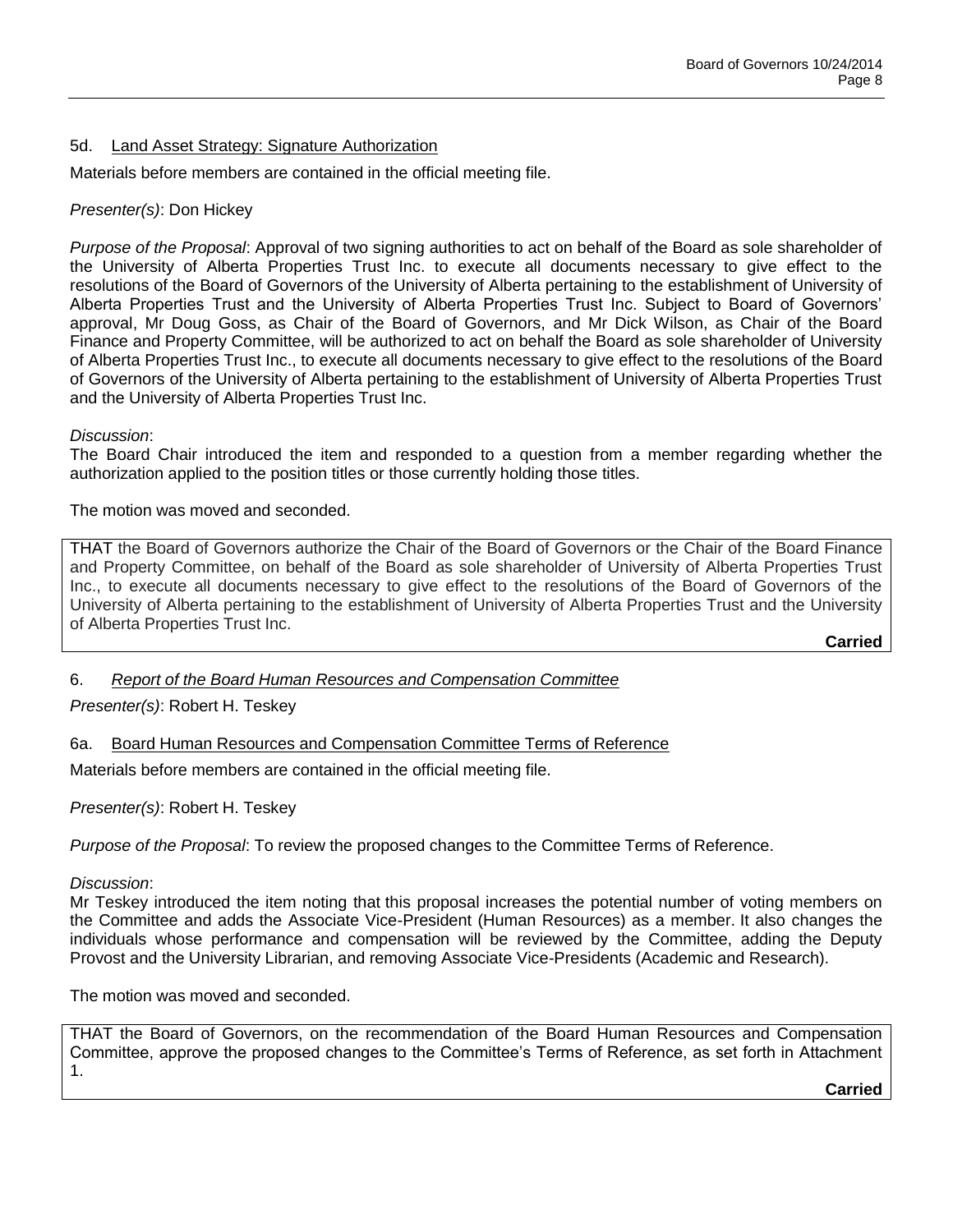## 7. *Report of the Board Investment Committee*

## *Presenter(s)*: David Lawson

7a. Board Investment Committee Terms of Reference

Materials before members are contained in the official meeting file.

## *Presenter(s)*: David Lawson

*Purpose of the Proposal*: To update the current Terms of Reference for the Board Investment Committee.

*Discussion*:

Ms Halford presented the item on behalf of Mr Lawson. She noted that the proposed changes were largely of a "housekeeping" nature.

The motion was moved and seconded.

THAT the Board of Governors, on the recommendation of the Board Investment Committee, approve the revised Terms of Reference for the Board Investment Committee, as set forth in Attachment 1 to the agenda documentation.

**Carried**

## 8. *Report of the Board Learning and Discovery Committee*

*Presenter(s)*: Shenaz Jeraj

## 8a. Board Learning and Discovery Committee Terms of Reference

Materials before members are contained in the official meeting file.

*Presenter(s)*: Shenaz Jeraj

*Purpose of the Proposal*: To review and update the Committee Terms of Reference. This proposal updates the Committee's responsibilities with respect to enrolment management, in alignment with current practices. It also clarifies that the Board should make decisions relating to the academic transformation of the institution.

*Discussion*:

Ms Jeraj presented the proposal noting that increased oversight of strategic issues is the major goal of the proposed changes.

The motion was moved and seconded.

THAT the Board of Governors, on the recommendation of the Board Learning and Discovery Committee, approve the proposed changes to the Committee's Terms of Reference, as set forth in Attachment 1.

**Carried**

## 8b. Faculty of Graduate Studies and Research and Faculty of Business Proposal for a Master of Accounting (MAcc)

Materials before members are contained in the official meeting file.

*Presenter(s)*: Carl Amrhein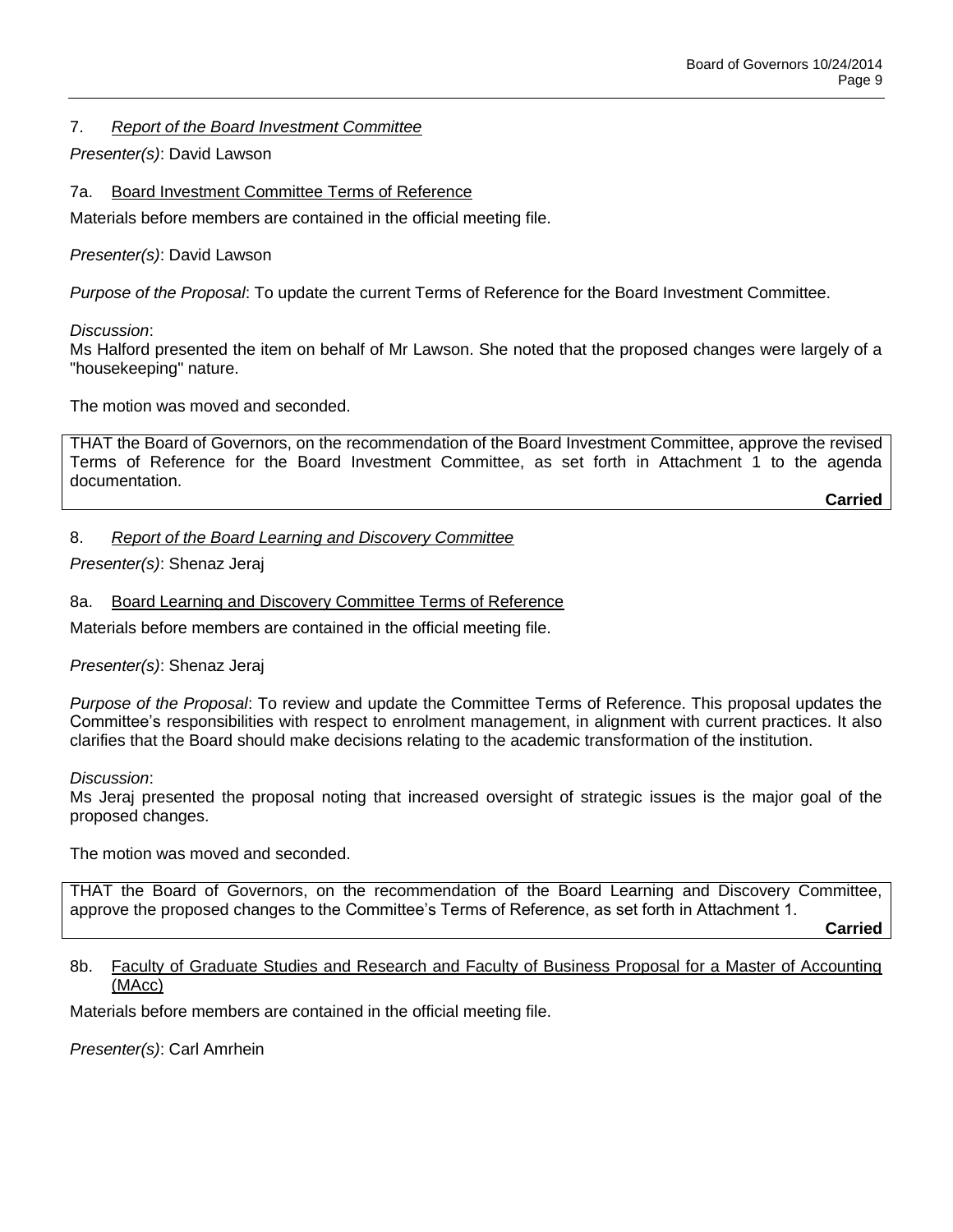*Purpose of the Proposal*: To offer a Master of Accounting (MAcc) program to provide the required competencies of the new CPA (Chartered Professional Accountant) designation. There are currently no similar programs which exist in the Campus Alberta system.

## *Discussion*:

Dr Amrhein presented the proposal, noting that the new Chartered Professional Accountant designation replaces all other designations and unifies the accounting bodies into one national organization. The new designation requires a new degree and there is currently a strong market for accountants in Alberta.

Dr Amrhein responded to questions and comments from members regarding the following matters: whether elimination of existing programs before creating a new one and it bringing it before the Board for approval had been considered; a suggestion that documents before members could have provided clarity regarding whether other programs would be eliminated; a note that the new program will generate revenue and that if the University does not offer it another institution will do so; whether the capacity and expertise to deliver the program exists in the Faculty; and whether the addition of this program would impact the MBA program.

The Provost noted that new degree designations will continue to come forward and programming to deliver them will be required

The motion was moved and seconded.

THAT the Board of Governors, on the recommendation of the Board Learning and Discovery Committee, approve the proposal for a (new) Master of Accounting (MAcc) degree program, as submitted by the Faculty of Graduate Studies and Research and the Faculty of Business and as set forth in Attachment 1, for implementation in May, 2015.

**Carried**

## 9. *Report of the Board Chair*

*Presenter(s)*: Douglas O. Goss

## 9a. Approval of Mandate and Roles Document

Materials before members are contained in the official meeting file.

*Presenter(s)*: Douglas O. Goss; Marion Haggarty-France

*Purpose of the Proposal*: On December 18, 2013, the Board Chair received a letter from then Deputy Minister David Morhart requesting the University's Mandate and Roles document be updated. The Board of Governors reviews the Mandate and Roles document (MRD) on an annual basis and it had just done so at the December Board meeting. Per the request of the Deputy Minister, prior to submitting an update, the universities in Alberta sought clarity regarding the scope of the MRD with respect to governance within the post-secondary sector. Following a series of discussions, the Ministry clarified the scope of the MRD and suggested modifications to the document in key areas.

#### *Discussion*:

Ms Haggarty-France introduced the item, noting that the Mandate and Roles document had been in place for many years. She outlined the process undertaken both at the University of Alberta and among Campus Alberta institutions since the Deputy Minister's request for updated documents, noting that issues of concern had been resolved. She drew members' attention to the letter from the Acting Deputy Minister contained in the materials before them.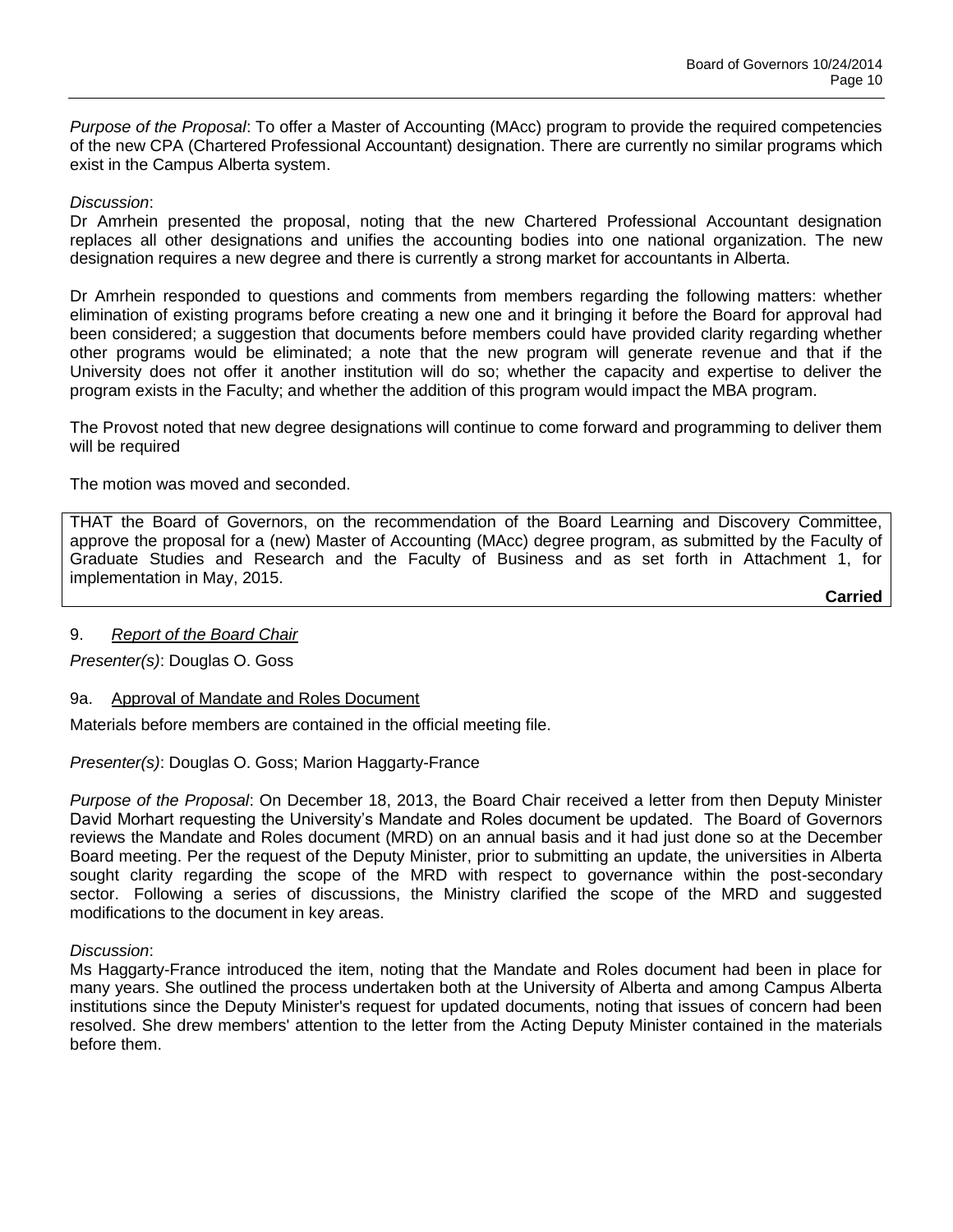The motion was moved and seconded.

THAT the Board of Governors approve the revised University of Alberta Board of Governors Mandate and Roles Document for submission to the Ministry of Innovation and Advanced Education, as set forth in Attachment 2.

**Carried**

### 9b. Committee Appointments

Materials before members are contained in the official meeting file.

*Presenter(s)*: Douglas O. Goss

*Purpose of the Proposal*: To consider the appointment of Mr Michael Ross as Chair of the Board Audit Committee.

*Discussion*:

The Board Chair presented the item.

The motion was moved and seconded.

THAT the Board of Governors, on the recommendation of the Board Chair, Mr Douglas Goss, approve Board Committee appointments, as set forth in Attachment 1 to the agenda documentation. **Carried**

### **INFORMATION REPORTS**

10. *Report of the Finance and Property Committee*

*Presenter(s)*: Dick Wilson

10a. Internal Loan Briefing

Materials before members are contained in the officia meeting file.

*Presenter(s)*: Don Hickey; Phyllis Clark

*Purpose of the Proposal*: This internal loan supports the construction of the Peter Lougheed Leadership College (PLLC). Construction delays would impact teaching capabilities, student space, and programming opportunities for the College

*Discussion*:

Ms Clark introduced the item, noting that in June 2014 when the Board approved the total expenditure for this project, it was anticipated to commence construction upon confirmation of the donor commitment of twenty-two million, five hundred thousand dollars (\$22,500,000.00) and upon approval of borrowing and receipt of an Order In Council from the Government of Alberta and targeted to reach substantial completion in August 2016. Current donor commitments are \$12,500,000 short and therefore the University must now seek an internal loan. The required internal loan is \$6,000,000 higher than the shortfall since \$6,000,000 of the \$10,000,000 in pledged donations will be received between 2016 and 2025. She reported that the loan can be supported and does not impact the operating budget.

The presenters responded to questions and comments from members regarding the following matters: whether there is confidence that the remaining funds will be raised; whether this loan would negatively impact other capital projects; whether pledges are treated as fund in hand; and clarity regarding the source of funding to support faculty members who engage in delivering related programming.